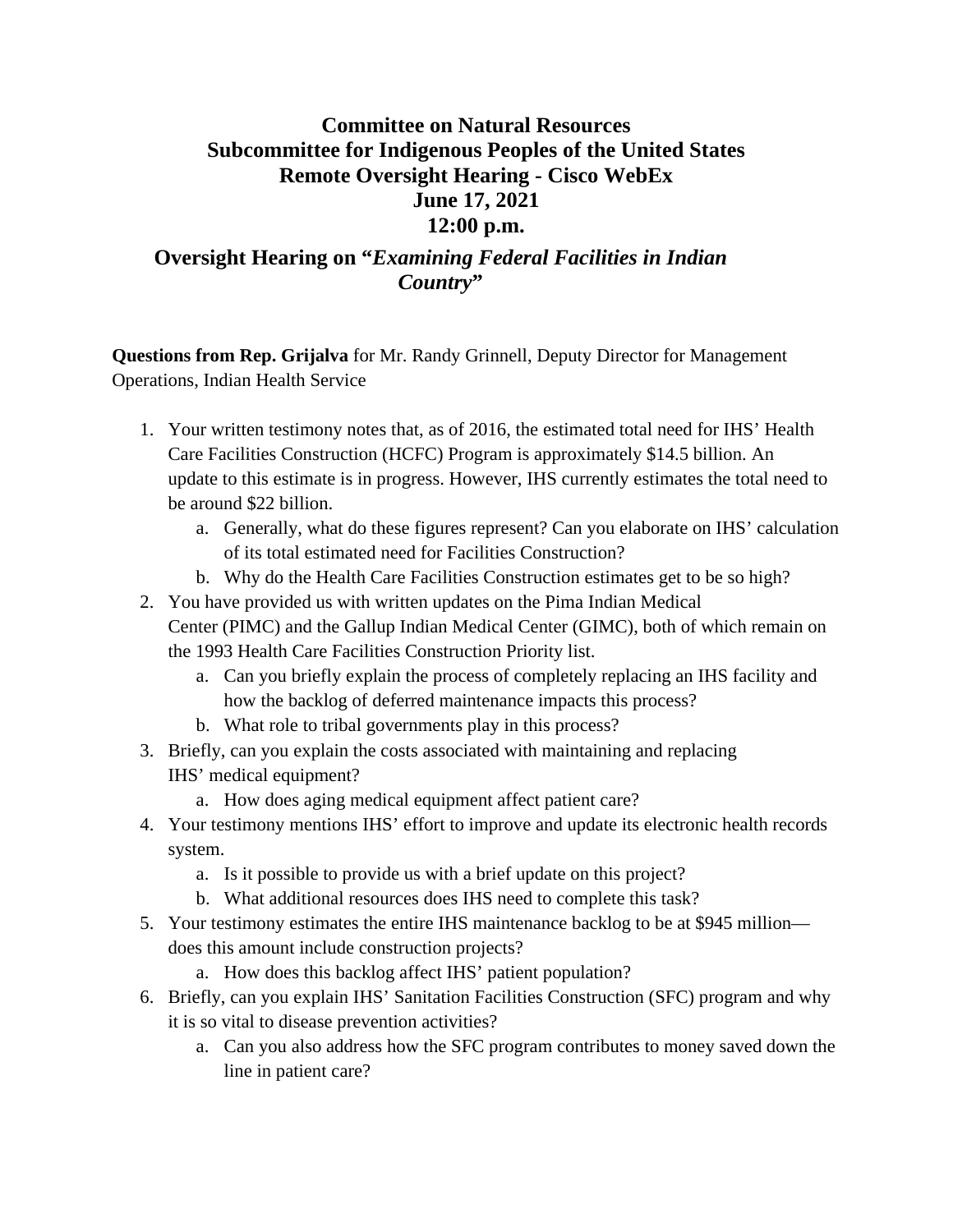- 7. The President's budget proposes advance appropriations for IHS. This has a been a priority of the Committee's for some time now and we are pleased to see its inclusion in the budget.
	- a. Can you explain why advance appropriations for IHS is ultimately an issue of parity?

**Questions from Rep. Grijalva** for Mr. Jason Freihage, Deputy Assistant Secretary for Management, Office of the Assistant Secretary for Indian Affairs

- 1. How does the President's budget address facilities needs for tribal courts?
- 2. The DOI Office of Inspector General conducted a report on BIA's detention facilities in 2003, and updated in 2016. A key finding was BIA's inability to adequately maintain complete and accurate information regarding the detention facilities, which contributed to a likely underestimate of BIA's maintenance backlog needs.
	- a. Are you able to share with us a current update on BIA's data collection practices regarding the maintenance and construction needs of BIA detention centers?
- 3. Overall, how much would it cost to replace the law enforcement and detention centers that are currently in poor condition?
	- a. What infrastructural deficiencies define a BIA detention center as being in "poor condition?"
	- b. What did the poor condition of BIA detention centers impact inmate populations during the Coronavirus pandemic?
- 4. Generally, in what ways are tribal governments impacted by BIA's deferred maintenance backlog?
- 5. The BIA budget includes a proposal to re-establish the Indian Land Consolidation Program in the Bureau of Indian Affairs.
	- a. Can you explain the history behind this program and why it is vital to tribal infrastructure?

**Questions from Rep. Grijalva** for Hon. David Hill, Principal Chief, Muscogee (Creek) Nation

- 1. Can you provide additional context to the existing federal and tribal detention centers in Oklahoma and how the Muscogee (Creek) Nation utilizes them?
- 2. In your opinion, are these existing facilities sufficient to support the Nation's current and (growing) public safety needs?
	- a. How does the current detention center infrastructure impact other tribal nations in your region?
- 3. In your opinion, does the Muscogee (Creek) Nation's public safety infrastructure needs fall under the priorities expressed in the President's American Jobs Plan?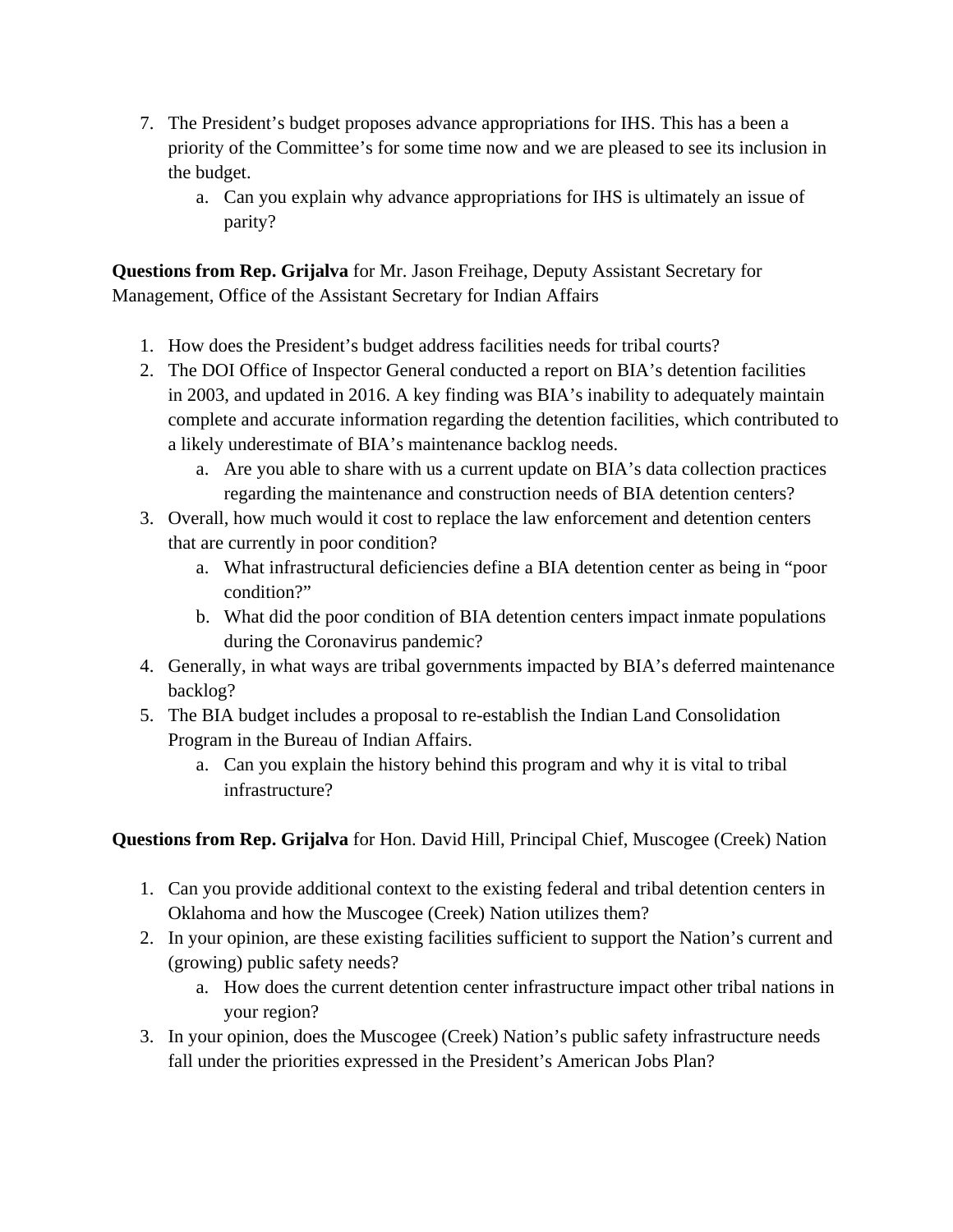- a. If Indian Country's federal facilities were left out of the American Jobs Plan, what message would that send to tribal leaders like yourself?
- 4. Can you briefly run through the existing barriers that the Muscogee (Creek) Nation faces in seeking out new venues or facilities to support the existing public safety infrastructure?
- 5. BIA's budget proposal includes approximately \$4 million in additional funding for the support of Tribal Courts. Given what you've shared today, is this increase enough to address your Nation's tribal courts' needs and all other tribal governments?

## **Questions from Rep. Grijalva** for Hon. Ned Norris, Jr., Chairman, Tohono O'odham Nation

- 1. After notifying BIE about the Santa Rosa Ranch School's safety concerns in 2018, BIE closed the school for "high priority deficiencies" until 2019, when five modular buildings were provided.
	- a. If the BIE had the funding to promptly address the 2015 safety issues, do you think that the school would have avoided closure?
	- b. During the time of the school closure, how were students and teachers impacted by the school closure and the modular units?
	- c. What lessons could be learned from this experience, and how will BIE avoid school closures in the future?
- 2. Are any of the Nation's other BIE-funded schools on the BIE list of facilities in poor condition, in addition to the Santa Rosa Ranch School?

## **Questions from Rep. Grijalva** for Hon. Timothy Nuvangyaoma, Chairman, Hopi Tribe

- 1. Your testimony highlights that BIA once held both juveniles and adults in the same holding spaces following the closure of the juvenile correctional facility.
	- a. Can you elaborate on this decision and how it compromised the safety of the minors involved?
- 2. You note that BIA formally condemned and closed the Hopi Detention Center without consulting the Hopi tribal government. Can you elaborate on this?
	- a. In your opinion, how is adequate tribal consultation a critical component of improving Indian Country's infrastructure?
- 3. You briefly noted the conditions of the BIE schools on your reservation, and as other witnesses have testified, this continues to be an issue that needs to be addressed in Indian Country. You mentioned that the schools rely on modular buildings while the main facilities are facing numerous safety issues.
	- a. If these safety issues continue to be underfunded, what would that mean for the Tribe?